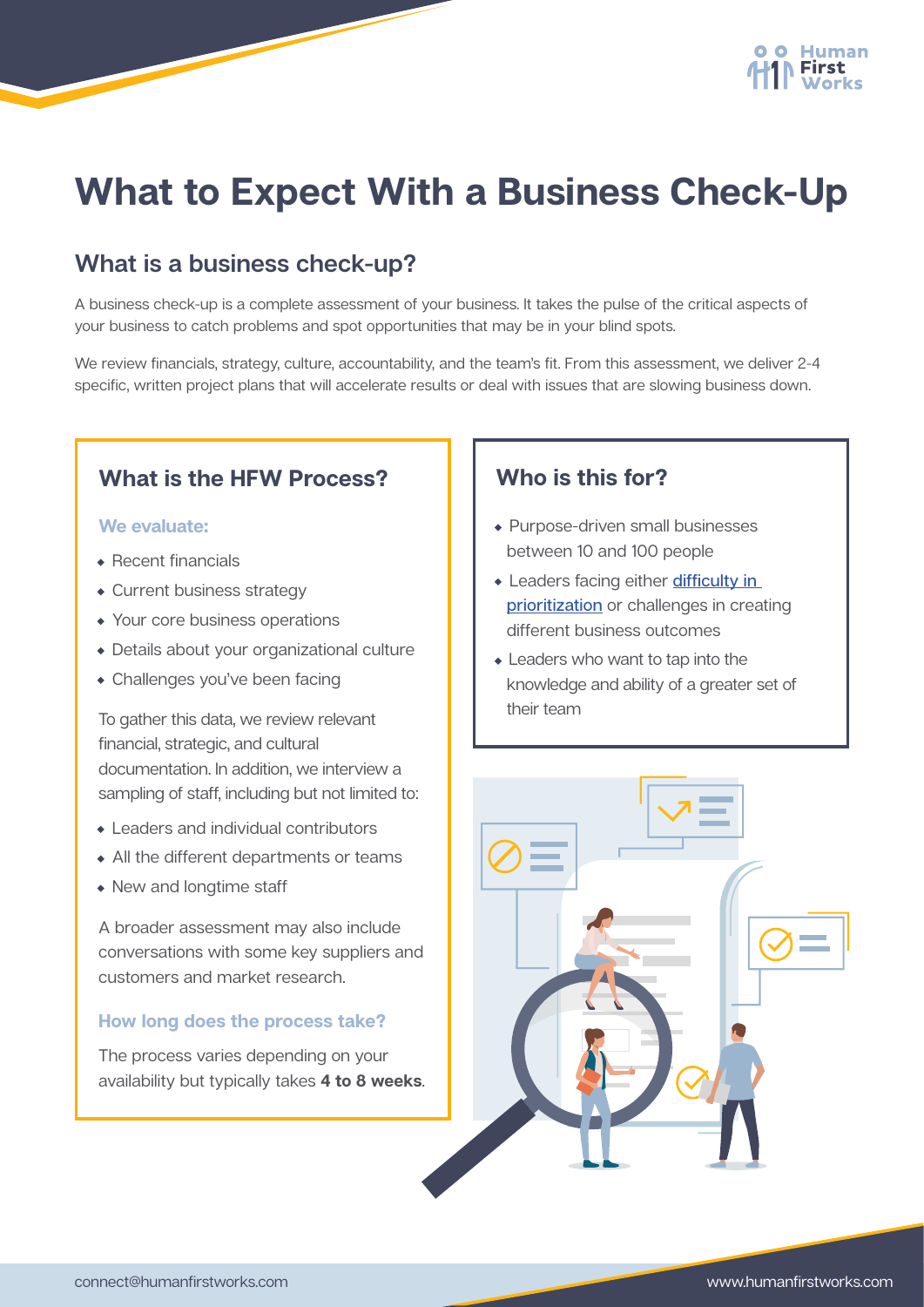

## **What do I get?**

A written report consisting of an unbiased review of:

- What is working well
- Areas for improvement or change
- Suggestions on where to focus to achieve the goals and milestones you have listed
- 2-4 specific projects that matter to the business
- A link to the broader ecosystem and market conditions that are relevant

The suggestions might be around a variety of areas, including:

- **Sales & Marketing:**
	- Retiring or revamping some offers
	- Retiring some customers
	- Changing or refining sales tactics
- **People & Teams:**
	- [Role mappings and role fit](https://humanfirstworks.com/the-role-advice-process-helping-individuals-find-their-optimum-role/)
	- Updating [onboarding processes](https://humanfirstworks.com/the-new-joiner-experience/)
	- How to invest in your best areas
- **Strategy & Profitability** 
	- Vulnerabilities to watch out for
	- [Metrics](https://humanfirstworks.com/co-creating-performance-metrics-to-engage-the-team/) both insufficient and unhelpful as well as important metrics
- **Delivery & Execution**
	- Improvement to workflow and teams focused on delivery
	- Opportunities to simplify and systematize
	- Identification of common roadblocks

#### **Why work with us?**

- We have interviewed/assessed over 300 small businesses and organizations in a variety of different industries.
- We create a safe space for your team to tell us what they may typically be afraid to share. Surprising ideas and truths always surface when you let them. We know how to ask questions that matter, touch on important issues, and leverage feedback.
- Let's be direct. If you had the time to do this, you would have done it already.

### **Why would I need an assessment?**

- I feel like we're out of control and need to get the business back under control.
- I'm uncertain what is wrong I can't get my arms around what is slowing up business growth.
- The team isn't delivering in line with our values or is not fully engaged.
- We keep repeating the same problem without making forward progress.
- We've got the right idea, but the execution is poor.
- We need to make a significant change, but it might seriously damage the company.
- Sales are sluggish.